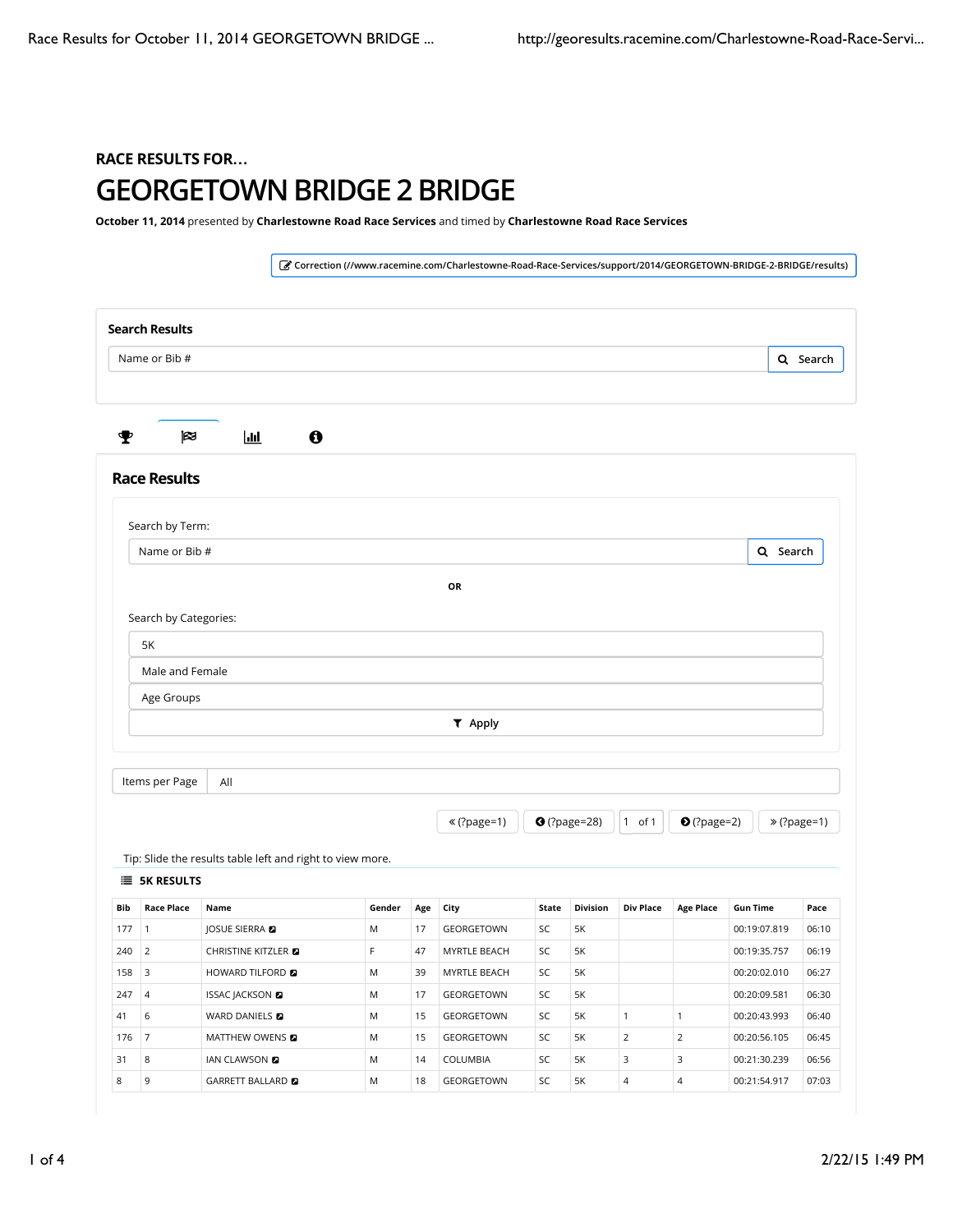| Bib | <b>Race Place</b> | Name                            | Gender | Age | City           | State | <b>Division</b> | <b>Div Place</b> | <b>Age Place</b> | <b>Gun Time</b> | Pace  |
|-----|-------------------|---------------------------------|--------|-----|----------------|-------|-----------------|------------------|------------------|-----------------|-------|
| 229 | 10                | SHAWN STUDLEY <b>D</b>          | M      | 44  | GEORGETOWN     | SC    | 5K              | 5                | 1                | 00:21:57.317    | 07:04 |
| 63  | 11                | MAGGIE GILL <b>D</b>            | F      | 31  | NAPERVILLE     | IL    | 5K              |                  |                  | 00:22:11.930    | 07:09 |
| 70  | 12                | CHRISTOPHER HAPESHIS            | M      | 42  | GEORGETOWN     | SC    | 5K              | 6                | 2                | 00:22:21.241    | 07:12 |
| 174 | 13                | <b>NATHAN WILLIAMS</b>          | M      | 21  | PAWLEYS ISLAND | SC    | 5K              | $\overline{7}$   | $\mathbf{1}$     | 00:22:22.274    | 07:12 |
| 9   | 14                | <b>BRIAN VASQUEZ &amp;</b>      | M      | 17  | GEORGETOWN     | SC    | 5K              | 8                | 5                | 00:22:36.037    | 07:17 |
| 204 | 15                | MARY JORDAN <b>D</b>            | F      | 15  | GEORGETOWN     | SC    | 5K              |                  |                  | 00:22:56.345    | 07:23 |
| 228 | 16                | <b>BEAU STUDLEY</b>             | M      | 15  | GEORGETOWN     | SC    | 5K              | 9                | 6                | 00:23:09.140    | 07:28 |
| 56  | 17                | <b>IASON FREER</b>              | M      | 43  | MYRTLE BEACH   | SC    | 5K              | 10               | 3                | 00:23:53.659    | 07:42 |
| 50  | 19                | ALLEE FOSTER <b>E</b>           | F      | 23  | GEORGETOWN     | SC    | 5K              | 11               | 1                | 00:23:59.972    | 07:44 |
| 72  | 20                | KELSEA HEMEON <b>D</b>          | F      | 14  | GEORGETOWN     | SC    | 5K              | 12               | $\mathbf{1}$     | 00:24:01.969    | 07:44 |
| 196 | 22                | <b>KENNEDY BEACH</b>            | F      | 14  | GEORGETOWN     | SC    | 5K              | 13               | $\overline{2}$   | 00:24:08.002    | 07:47 |
| 205 | 23                | PERRY JORDAN <b>D</b>           | M      | 12  | GEORGETOWN     | SC    | 5K              | 14               | 7                | 00:24:09.018    | 07:47 |
| 66  | 24                | <b>BRANDON GREEN E</b>          | M      | 41  | MYRTLE BEACH   | SC    | 5K              | 15               | 4                | 00:24:25.513    | 07:52 |
| 51  | 25                | ELLIS GILIELAND                 | M      | 13  | GEORGETOWN     | SC    | 5K              | 16               | 8                | 00:24:59.751    | 08:03 |
| 161 | 26                | DAYANIRA TOLEDO-FRANCO <b>D</b> | F      | 15  | GEORGETOWN     | SC    | 5K              | 17               | 3                | 00:25:02.778    | 08:04 |
| 171 | 27                | CRYSTAL WHEELER <b>D</b>        | F      | 33  | GEORGETOWN     | SC    | 5K              | 18               | $\mathbf{1}$     | 00:25:03.352    | 08:04 |
| 248 | 28                | DANNY MORGAN <b>D</b>           | M      | 56  | PAWLEYS ISL    | SC    | 5K              | 19               | $\mathbf{1}$     | 00:25:08.430    | 08:06 |
| 214 | 29                | IAM UNKNOWN <b>D</b>            | M      | 33  | GEORGETOWN     | SC    | 5K              | 20               | 1                | 00:25:11.336    | 08:07 |
| 68  | 30                | <b>BRAD HAFEY</b>               | M      | 55  | MYRTLE BEACH   | SC    | 5K              | 21               | $\overline{2}$   | 00:25:15.750    | 08:08 |
| 222 | 31                | ROBERT CAMPBELL <b>D</b>        | M      | 26  | GEORGETOWN     | SC    | 5K              | 22               | $\mathbf{1}$     | 00:25:35.267    | 08:15 |
| 22  | 32                | SCOTT CAMPBELL <b>D</b>         | M      | 61  | PAWLEYS ISLAND | SC    | 5K              | 23               | 1                | 00:25:37.549    | 08:15 |
| 159 | 33                | KARISA TILFORD <b>EI</b>        | F      | 11  | MYRTLE BEACH   | SC    | 5K              | 24               | 4                | 00:25:40.787    | 08:16 |
| 173 | 34                | STEFANIE WHITMIRE               | F      | 41  | RALEIGH        | NC.   | 5K              | 25               | $\mathbf{1}$     | 00:25:41.198    | 08:17 |
| 258 | 35                | LORI GRIFFITH <b>D</b>          | F      | 31  | MURRELLS INLET | SC    | 5K              | 26               | 2                | 00:25:59.439    | 08:22 |
| 244 | 36                | MIKE CARSON <b>D</b>            | M      | 16  | GEORGETOWN     | SC    | 5K              | 27               | 9                | 00:26:00.702    | 08:23 |
| 104 | 37                | HUNTER STONE <b>D</b>           | M      | 14  | PAMPLICO       | SC    | 5K              | 28               | 10               | 00:26:05.278    | 08:24 |
| 207 | 38                | ASHLEY ROBBINS <b>D</b>         | F      | 37  | LEXINGTON      | KY    | 5K              | 29               | 1                | 00:26:12.286    | 08:27 |
| 78  | 39                | LEIGH IRWIN D                   | F      | 41  | GREENVILLE     | SC    | 5K              | 30               | 2                | 00:26:18.030    | 08:29 |
| 67  | 40                | KAELYN GUERIN <b>D</b>          | F      | 28  | LANE           | SC    | 5K              | 31               | $\mathbf{1}$     | 00:26:23.468    | 08:30 |
| 154 | 41                | JENNIFER THOMAS <b>D</b>        | F      | 42  | PAWLEYS ISLAND | SC    | 5K              | 32               | 3                | 00:26:59.251    | 08:42 |
| 123 | 42                | <b>KEVIN RAPPS</b>              | M      | 45  | PAWLEYS ISLAND | SC    | 5K              | 33               | $\mathbf{1}$     | 00:27:14.886    | 08:47 |
| 92  | 43                | ALEXZANDER MACKEY <b>D</b>      | M      | 11  | SUMMERVILLE    | SC    | 5K              | 34               | 11               | 00:27:19.468    | 08:48 |
| 124 | 44                | GARY REICHEL <b>D</b>           | M      | 47  | CHAS           | SC    | 5K              | 35               | $\overline{2}$   | 00:27:56.301    | 09:00 |
| 255 | 45                | <b>WILLIAM PORTER E</b>         | M      | 53  | PAWLEYS ISL    | SC    | 5K              | 36               | $\mathbf{1}$     | 00:28:02.622    | 09:02 |
| 84  | 46                | <b>JOHN KARANDISEVSKY &amp;</b> | Μ      | 53  | MYRTLE BEACH   | SC    | 5K              | 37               | $\overline{2}$   | 00:28:13.121    | 09:06 |
| 25  | 47                | CHRISTOPHER CARTER <b>D</b>     | М      | 32  | HEMINGWAY      | SC    | 5K              | 38               | $\overline{2}$   | 00:28:19.310    | 09:08 |
| 231 | 48                | JOHNNY FLOYD <b>D</b>           | M      | 56  | <b>NICHOLS</b> | SC    | 5K              | 39               | 3                | 00:28:36.761    | 09:13 |
| 121 | 49                | JOY PUTMAN <b>D</b>             | F      | 33  | PAWLEYS ISLAND | SC    | 5K              | 40               | 3                | 00:28:40.104    | 09:14 |
| 120 | 50                | ANDY PUTMAN <b>D</b>            | M      | 34  | PAWLEYS ISLAND | SC    | 5K              | 41               | 3                | 00:28:41.730    | 09:15 |
| 221 | 51                | CAELIN LACY <b>D</b>            | F      | 22  | GEORGETOWN     | SC    | 5K              | 42               | $\overline{2}$   | 00:28:45.285    | 09:16 |
| 117 | 52                | MARY CLARK PREVOST <b>D</b>     | F      | 29  | MT PLEASANT    | SC    | 5K              | 43               | $\overline{2}$   | 00:28:48.496    | 09:17 |
| 209 | 53                | KRISTIN BAEHLER                 | F      | 36  | LEXINGTON      | KY    | 5K              | 44               | $\overline{2}$   | 00:28:52.797    | 09:18 |
| 87  | 54                | JARED LESAGE 2                  | Μ      | 27  | CHARLOTTE      | NC    | 5K              | 45               | $\overline{2}$   | 00:28:53.933    | 09:19 |
| 112 | 55                | JENNY OWENS <b>D</b>            | F      | 40  | LEXINGTON      | KY    | 5K              | 46               | 4                | 00:29:06.037    | 09:23 |
| 246 | 56                | SOPHE MACKMORROW <b>D</b>       | F      | 17  | GEORGETOWN     | SC    | 5K              | 47               | 5                | 00:29:09.446    | 09:24 |
| 100 | 57                | MARION MCCLARY <b>D</b>         | Μ      | 60  | LANE           | SC    | 5K              | 48               | $\overline{2}$   | 00:29:15.790    | 09:26 |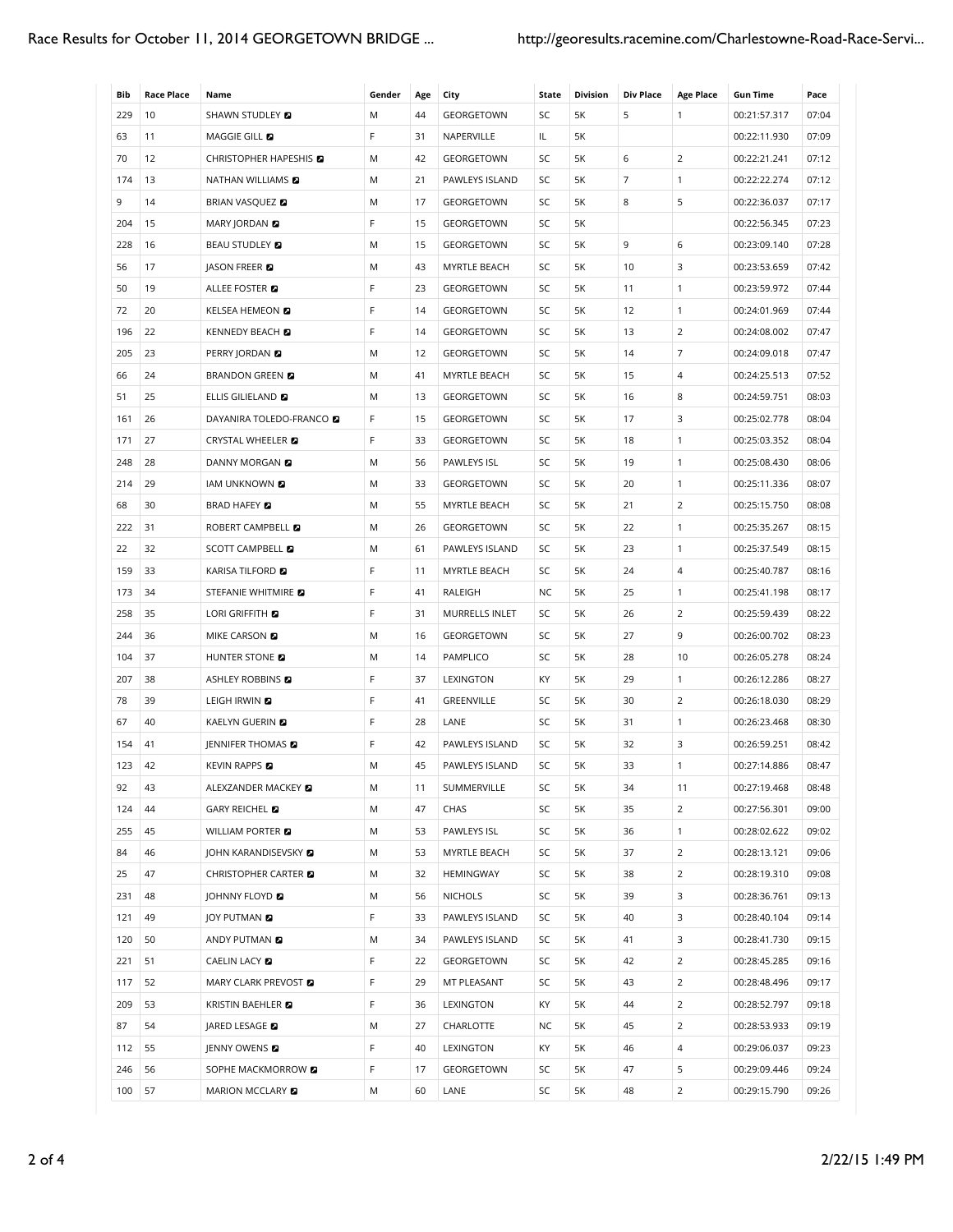| Bib          | <b>Race Place</b> | Name                            | Gender | Age | City              | State     | <b>Division</b> | <b>Div Place</b> | <b>Age Place</b> | <b>Gun Time</b> | Pace  |
|--------------|-------------------|---------------------------------|--------|-----|-------------------|-----------|-----------------|------------------|------------------|-----------------|-------|
| 160          | 59                | TRACY TISDALE <b>D</b>          | F      | 44  | COLUMBIA          | SC        | 5K              | 49               | 5                | 00:29:29.244    | 09:30 |
| 215          | 60                | PIERSON RAZZI E                 | M      | 14  | PAWLEYS ISLAND    | SC        | 5K              | 50               | 12               | 00:29:36.591    | 09:32 |
| 53           | 61                | <b>CRISTINE FOX D</b>           | F      | 41  | PAWLEYS ISLAND    | SC        | 5K              | 51               | 6                | 00:29:37.985    | 09:33 |
| 77           | 62                | <b>IVY IRWIN</b>                | F      | 44  | ATLANTA           | GA        | 5K              | 52               | $\overline{7}$   | 00:29:46.203    | 09:36 |
| 147          | 63                | KATHRYN SPEEDLING               | F      | 38  | MYRTLE BEACH      | SC        | 5K              | 53               | 3                | 00:29:47.244    | 09:36 |
| 42           | 64                | CHRIS ELDRIDGE <b>D</b>         | Μ      | 43  | MYRTLE BEACH      | SC        | 5K              | 54               | 5                | 00:29:50.781    | 09:37 |
| 165          | 65                | LYDIA WALKER <b>D</b>           | F      | 15  | GEORGETOWN        | SC        | 5K              | 55               | 6                | 00:30:01.999    | 09:40 |
| 79           | 66                | <b>IIM JAMIESON &amp;</b>       | M      | 64  | <b>GEORGETOWN</b> | SC        | 5K              | 56               | 3                | 00:30:03.578    | 09:41 |
| 167          | 67                | <b>BRANDON WASHINGTON &amp;</b> | Μ      | 27  | CLAYTON           | <b>NC</b> | 5K              | 57               | 3                | 00:30:11.331    | 09:44 |
| 175          | 68                | MICHAEL O'TUEL <b>E</b>         | M      | 16  | PAWLEYS ISLAND    | SC        | 5K              | 58               | 13               | 00:30:14.599    | 09:45 |
| 230          | 69                | THOMAS DIGGS <b>D</b>           | M      | 38  | PAWLEYS ISLAND    | SC        | 5K              | 59               | $\mathbf{1}$     | 00:30:16.958    | 09:45 |
| 257          | 70                | CHRISTINA SCHMIDLAPP 2          | F      | 57  | PITTSBURGH        | PA        | 5K              | 60               | $\mathbf{1}$     | 00:30:19.958    | 09:46 |
| $\mathbf{1}$ | 71                | SUZANNE ABED-EL-LATIF           | F      | 26  | PAWLEYS ISLAND    | SC        | 5K              | 61               | 3                | 00:30:23.498    | 09:48 |
| 134          | 72                | LAUREN SCHULTIES <b>D</b>       | F      | 26  | PAWLEYS ISLAND    | SC        | 5K              | 62               | 4                | 00:30:30.571    | 09:50 |
| 102          | 73                | RHODES MILLER <b>D</b>          | F      | 38  | GEORGETOWN        | SC        | 5K              | 63               | 4                | 00:30:37.224    | 09:52 |
| 81           | 74                | <b>CORTNEY JOHNSON E</b>        | F      | 25  | PAWLEYS ISLAND    | SC        | 5K              | 64               | 5                | 00:30:46.065    | 09:55 |
| 6            | 75                | CANNON BALLARD <b>D</b>         | Μ      | 20  | GEORGETOWN        | SC        | 5K              | 65               | $\overline{2}$   | 00:31:06.616    | 10:01 |
| 97           | 76                | <b>BRENDA MARTIN</b>            | F      | 41  | GEORGETOWN        | SC        | 5K              | 66               | 8                | 00:31:13.839    | 10:04 |
| 233          | 77                | ALVILDA MEYERS <b>E</b>         | F      | 63  | PAWLEYS ISL       | SC        | 5K              | 67               | $\mathbf{1}$     | 00:31:14.572    | 10:04 |
| 57           | 78                | MIKE FRIESEN <b>D</b>           | Μ      | 38  | LEXINGTON         | KY        | 5K              | 68               | 2                | 00:31:19.654    | 10:06 |
| 140          | 79                | SONIA SHARIFF <b>D</b>          | F      | 23  | MYRTLE BEACH      | SC        | 5K              | 69               | 3                | 00:31:26.309    | 10:08 |
| 80           | 80                | HILLARY JOEL 2                  | F      | 26  | CONWAY            | SC        | 5K              | 70               | 6                | 00:31:31.354    | 10:10 |
| 115          | 81                | TIMOTHY PHIPPS <b>D</b>         | Μ      | 30  | GEORGETOWN        | SC        | 5K              | 71               | 4                | 00:31:36.354    | 10:11 |
| 186          | 82                | KELLY NASH <b>D</b>             | F      | 46  | GEORGETOWN        | SC        | 5K              | 72               | 1                | 00:31:45.125    | 10:14 |
| 224          | 83                | IRIS BORRERO                    | F      | 50  | MYRTLE BEACH      | SC        | 5K              | 73               | $\mathbf{1}$     | 00:31:49.781    | 10:15 |
| 4            | 84                | BRETT BAKER <b>D</b>            | Μ      | 40  | GEORGETOWN        | SC        | 5K              | 74               | 6                | 00:31:57.660    | 10:18 |
| 48           | 85                | <b>DAVID FIORI D</b>            | Μ      | 27  | PAWLEYS ISLAND    | SC        | 5Κ              | 75               | 4                | 00:32:09.859    | 10:22 |
| 5            | 86                | <b>CAROLYN BAKER</b>            | F      | 39  | GEORGETOWN        | SC        | 5K              | 76               | 5                | 00:32:20.548    | 10:25 |
| 106          | 87                | <b>MARTA MURRAY D</b>           | F      | 31  | FAYETTEVILLE      | <b>NC</b> | 5K              | 77               | 4                | 00:32:28.461    | 10:28 |
| 191          | 88                | OLIVER GRANT <b>D</b>           | Μ      | 22  | GEORGETOWN        | SC        | 5Κ              | 78               | 3                | 00:32:35.929    | 10:30 |
| 96           | 89                | <b>BEN MARTIN</b>               | М      | 11  | GEORGETOWN        | SC        | 5K              | 79               | 14               | 00:32:52.431    | 10:36 |
| 193          | 90                | <b>MATT MARTIN</b>              | М      | 9   | GEORGETOWN        | SC        | 5K              | 80               | 15               | 00:32:53.882    | 10:36 |
| 200          | 91                | JEREMY OWENS <b>D</b>           | Μ      | 12  | GEORGETOWN        | SC        | 5K              | 81               | 16               | 00:32:56.211    | 10:37 |
| 129          | 92                | LAURA ROGERS <b>E</b>           | F      | 50  | HEMINGWAY         | SC        | 5K              | 82               | $\overline{2}$   | 00:33:01.217    | 10:39 |
| 232          | 93                | HOLLY ROLLINS <b>D</b>          | F      | 47  | ROSWELL           | GA        | 5K              | 83               | $\overline{2}$   | 00:33:01.538    | 10:39 |
| 108          | 94                | ELLIS O'TUEL <b>D</b>           | Μ      | 45  | PAWLEYS ISLAND    | SC        | 5K              | 84               | 3                | 00:33:04.671    | 10:40 |
| 261          | 95                | <b>EMILY MILLER &amp;</b>       | F      | 25  | SURFSIDE BEACH    | SC        | 5Κ              | 85               | $\overline{7}$   | 00:33:21.531    | 10:45 |
| 262          | 96                | JAMES CHAKABS <b>D</b>          | Μ      | 27  | MURRELLS INLET    | SC        | 5K              | 86               | 5                | 00:33:22.922    | 10:45 |
| 10           | 97                | LISA BALLARD                    | F      | 47  | GEORGETOWN        | SC        | 5K              | 87               | 3                | 00:33:28.622    | 10:47 |
| 139          | 98                | ERIN SHAFFER <b>D</b>           | F      | 34  | MURRELLS INLET    | SC        | 5K              | 88               | 5                | 00:33:29.010    | 10:48 |
| 133          | 99                | KAREN RUSHFORD <b>D</b>         | F      | 59  | MURRELLS INLET    | SC        | 5K              | 89               | $\overline{2}$   | 00:33:35.469    | 10:50 |
| 91           | 100               | PATRICIA MACCARIELLA <b>D</b>   | F      | 55  | MYRTLE BEACH      | SC        | 5K              | 90               | 3                | 00:33:41.171    | 10:51 |
| 58           | 101               | <b>BRITTANY FULTON &amp;</b>    | F      | 23  | PAWLEYS ISLAND    | SC        | 5Κ              | 91               | 4                | 00:33:55.727    | 10:56 |
| 212          | 102               | KATHERINE MORRIS <b>D</b>       | F      | 33  | GEORGETOWN        | SC        | 5K              | 92               | 6                | 00:33:57.133    | 10:57 |
| 211          | 103               | <b>JIMMY MORRIS</b>             | Μ      | 36  | GEORGETOWN        | SC        | 5K              | 93               | 3                | 00:33:58.024    | 10:57 |
| 111          | 104               | MAGGIE ORTON <b>D</b>           | F.     | 29  | COLUMBIA          | SC        | 5K              | 94               | 8                | 00:33:59.108    | 10:57 |